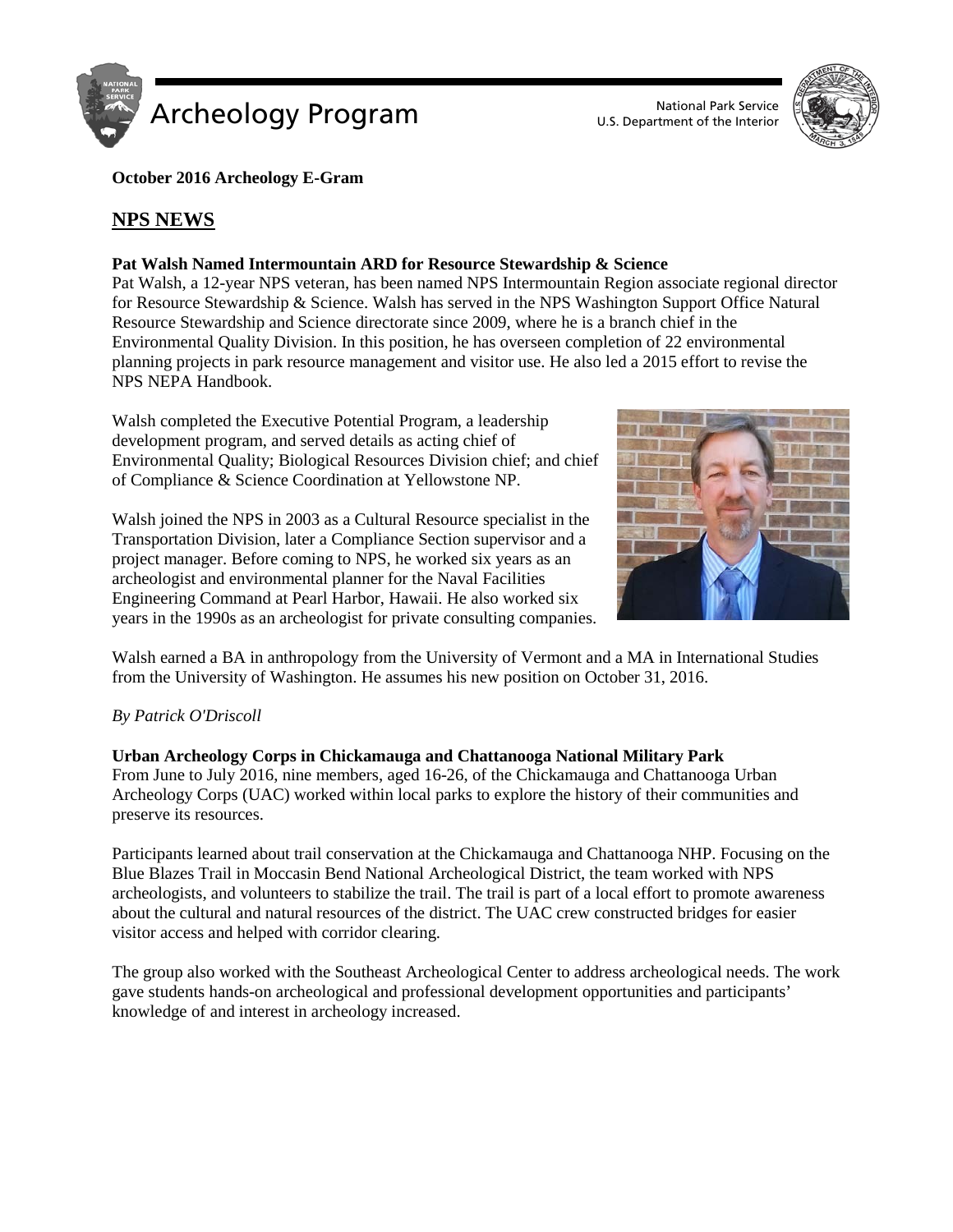The Urban Archeology Corps (UAC) engages youth aged 16-25 in local urban archeological projects. Through their work experience with the UAC, participants become familiar with the National Park System, local parks, and archeology; and acquire important professional skills. Now in its fifth year nationally, the UAC introduces youth to the archeological process including excavation, historic preservation, research, cataloguing, interpretation, and civic engagement; and instructs participants in the importance of stewardship and public preservation. Youth are introduced to new career paths and learn important professional and academic skills, while utilizing digital technologies to create products that provide tangible demonstrations of the value of the program.



# **National Historic Landmarks Committee Nominates Three Archeological Sites**

On October 19, 2016, the National Historic Landmarks (NHL) Committee nominated three archeological sites for landmark status. The nominations will be sent to Interior Department Sally Jewell for consideration. The Biesterfeldt Site in North Dakota and the Walrus Islands Archeological District in Alaska were both nominated under Criterion 6 - Archeology. The committee also reconsidered aspects of two earlier nominations – the permanent name for the Hell Gap Paleoindian Site; and appropriate criterion nomination for the Ball's Bluff Civil War site.

At an earlier meeting committee member noted that the terms "hell" and "devil" are not part of tribal concepts, and questioned the appropriateness of the name. NPS staff consulted with federally recognized Indian tribes associated with the area but did not identify a commonly accepted name for the Paleoindian site. The committee agreed to use the Smithsonian trinomial 48-GO-305 as the official name for the site and nominated the site for landmark status.

At an earlier meeting, Stan Bond, NPS Chief Archeologist, noted that while Ball's Bluff is an important cultural landscape it is primarily an archeological site and the nomination needed a fuller description of known and potential archeological resources. The committee tabled the nomination until the battlefield's archeological significance was updated. At this meeting, representatives from Rivanna Archaeological Services clarified that, while archeological resources are undoubtedly present on the site, the fieldwork has not been yet conducted to make archeological information available to support the nomination under Criteria 6. They did, however, update information concerning archeological resources within the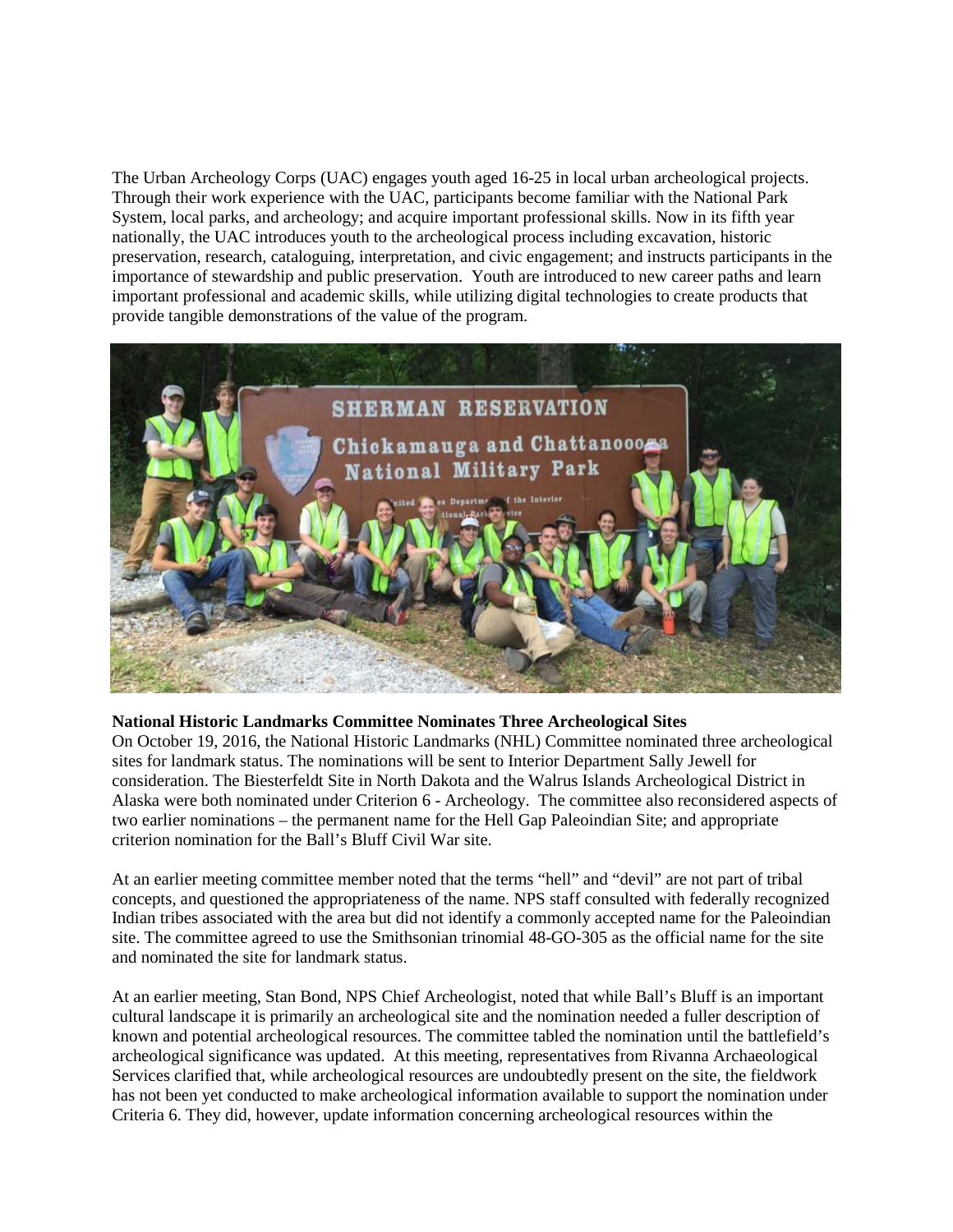nomination. The landmarks committee nominated Ball's Bluff Civil War site for landmark status under Criterion 1.

Details about all of the nominations can be found at<https://www.nps.gov/nhl/news/fall2016mtg.html>

See the August 2016 Archeology E-Gram for information about the Biesterfeldt and Walrus Islands sites.

#### *By Karen Mudar*

### **Special Agent Todd Swain Retires**



NPS Special Agent Todd Swain has announced his retirement. Swain was involved in more than 100 cultural resource prosecutions. He was the case agent on Operation Indian Rocks, for which the investigative team received the DOI Conservation Service Award in 2005. This is the highest DOI group award.

In 2006, Swain was the recipient of the NPS Harry Yount Award, given to individual employees whose, "... overall impact, record of accomplishments, and excellence in traditional ranger duties have created an appreciation for the park ranger profession on the part of the public and other members of the profession." He was the first Special Agent to ever receive this award.

In 2016, Swain and IRS and Homeland Security agents received the U.S. Attorney's Office Law Enforcement Award for Operation Antiquity, a case involving the smuggling and trafficking of cultural property from Central and North America and Asia. Swain acted in an undercover capacity for more than five years during this investigation.

Over the past 25 years, Swain taught natural and cultural resource protection courses for federal, state and tribal law enforcement, land managers and archeologists; federal and state prosecutors; the FBI's Art Crime Team; US Department of Homeland Security officers, the Smithsonian Institution; and others. Swain taught at the Federal Law Enforcement Training Center (FLETC) from 1995-2016. Swain was awarded the NPS Crystal Owl Award for Excellence in Training in 2002. This was the first time that this national award had been given to a law enforcement officer.

Internationally, Swain has provided instruction to hundreds of law enforcement and resource staff from countries in Africa, Asia, Central America, Europe, and South America. In 2010, he received the Cambodian Prime Minister's Medal in recognition of his cultural property protection efforts in that country. In 2016, he was named the NPS Law Enforcement Instructor of the Year.

In his spare time, Swain is a dedicated photographer, traveler, cook, writer, and climber. His friends and colleagues wish him all the best in these pursuits!

# *By Karen Mudar*

#### **Yevingkarere Youth Camp Preserves Southern Paiute Culture at Parashant National Monument** Grand Canyon-Parashant NM held its annual Yevingkarere Camp earlier this summer. For nine years monument staff have worked with Southern Paiute bands to conduct a three day overnight camp for tribal youth ages 10-12 on the Southern Paiute's ancestral homelands in the monument. The Southern Paiute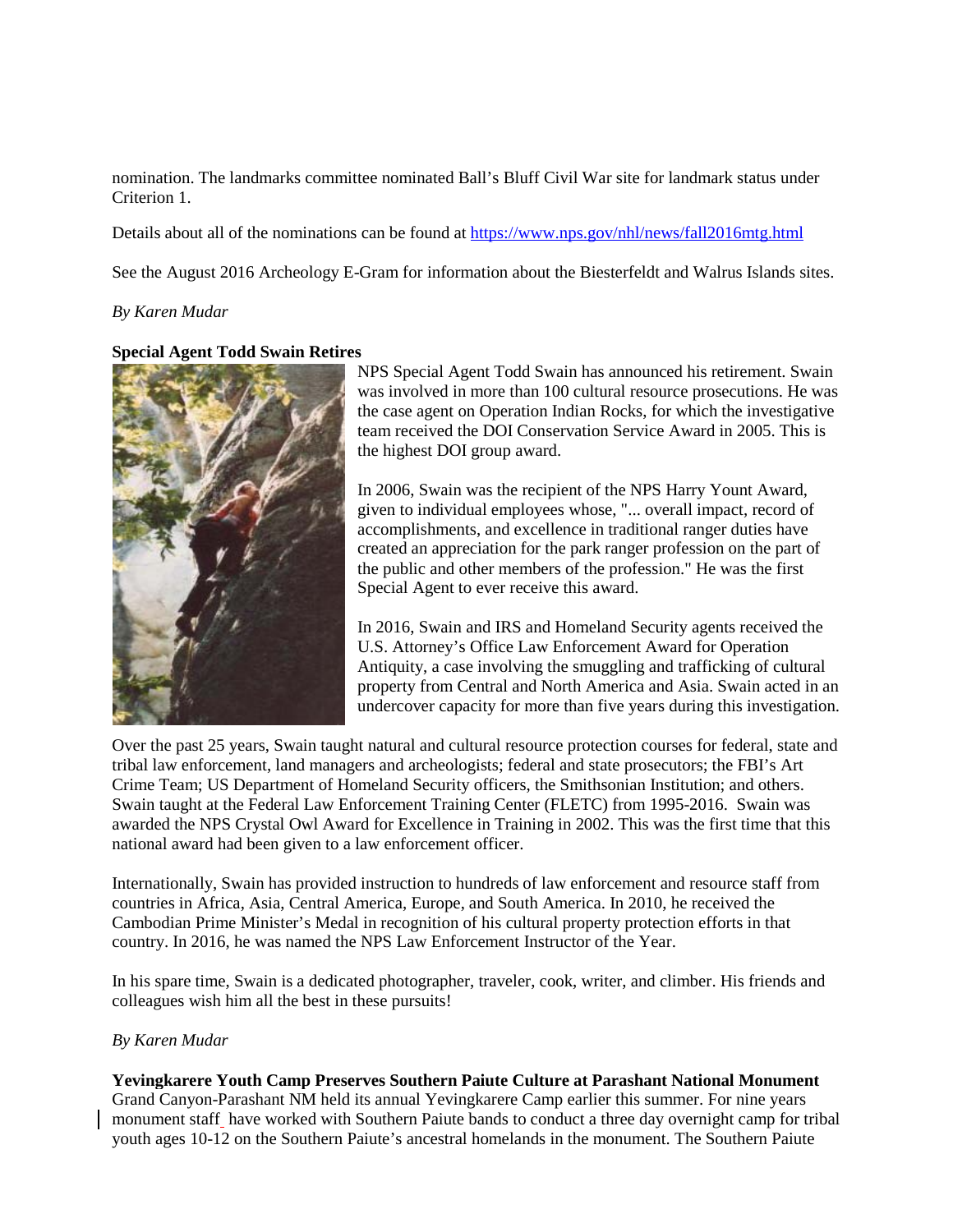bands consist of the Kaibab Band of Paiute Indians of the Kaibab Indian Reservation, Arizona; Las Vegas Tribe of Paiute Indians of the Las Vegas Indian Colony, Nevada; Moapa Band of Paiute Indians of the Moapa River Indian Reservation, Nevada; and Paiute Indian Tribe of Utah.

Yevingkarere Camp was formed to bring tribal youth together in a natural setting for immersion in activities and discussions about their cultural heritage. Yevingkarere means "Ponderosa Pine Sitting" in the Southern Paiute language. The camp strengthens and reinforces connections between tribal youth and their heritage through stories, activities, and interactions with tribal elders.

Activities this year included toolmaking, language practice, and playing a stick and ball game called "Que 'pauck." BLM archeologist David Van Alfen led a pottery workshop using natural clay from prehistoric quarries in the monument. The culmination of the camp was a visit to a sacred cave.

The camp was founded in 2007 by Gloria Bulletts Benson and Jeff Bradybaugh, with participation from the Southern Paiute bands. Benson is both a tribal member and the BLM's Arizona Strip District tribal liaison. Bradybaugh was the NPS superintendent at Grand Canyon-Parashant NM at the time. NPS staff support the camp by preparing food and handling logistics so tribal elders and leaders can focus on the children. Grand Canyon-Parashant NM is co-managed under Service First Authority by the NPS and BLM. The NPS and BLM plan to continue to support the camp in the years to come.

**Contact:** Jeff Axel, Chief of Interpretation, [jeff\\_axel@nps.gov](mailto:jeff_axel@nps.gov)



A Que 'pauck game in action.

# **National Park Service Releases Theme Study With Archeology Chapter**

The NPS has announced the publication of *LGBTQ America: A Theme Study of Lesbian, Gay, Bisexual, Transgender, and Queer History,* edited by Megan E. Springate. While commissioned as a theme study for the National Register of Historic Places (National Register), this research is an important contribution to a branch of social history that is still developing. Each chapter is written and peer-reviewed by experts in LGBTQ Studies.

Chapter 6-*LBGTQ – An Archeological Context*, by Megan Springate*,* frames the information that archeology can contribute to a more comprehensive context for LGBTQ sites. It includes an overview of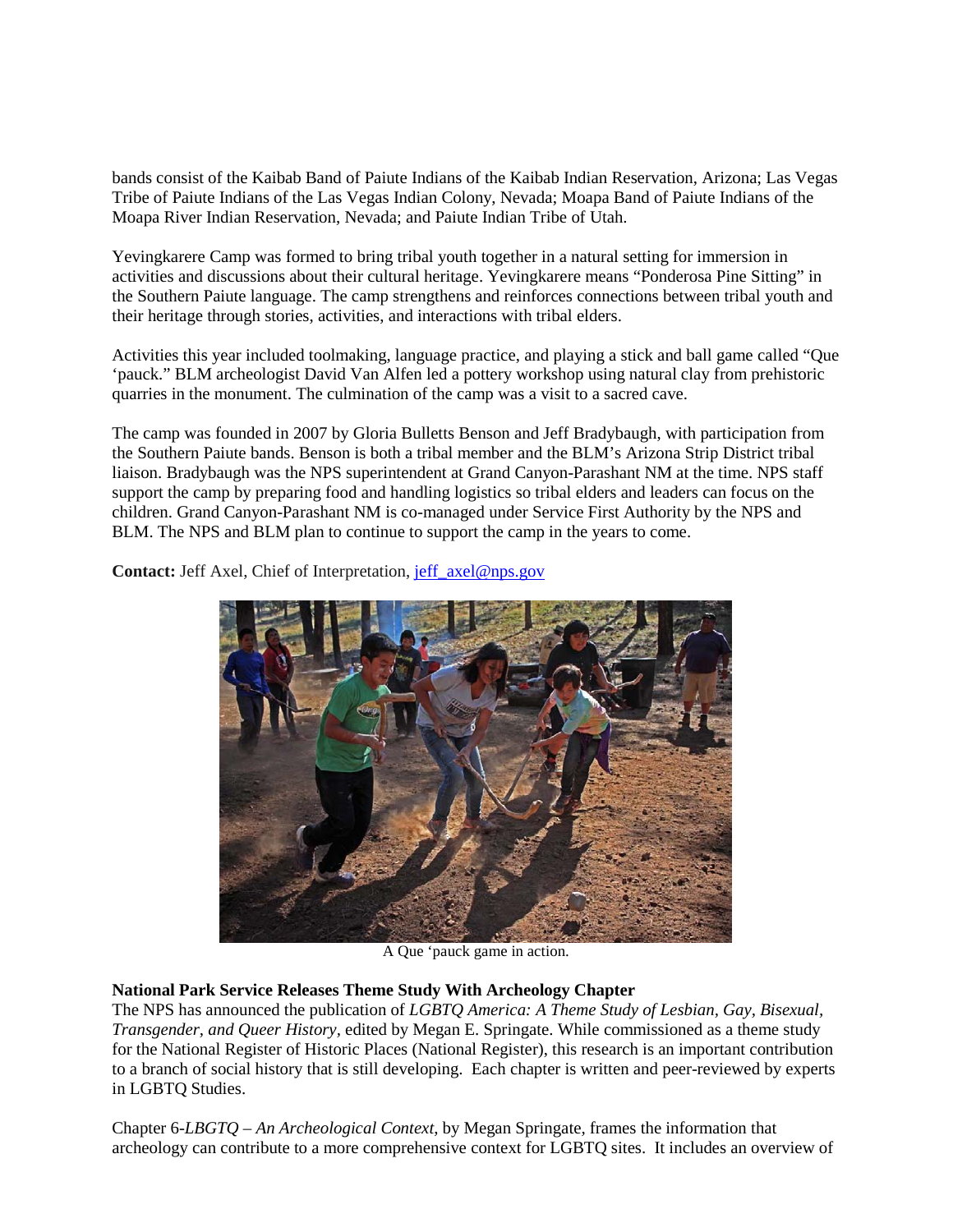the archeology of LGBTQ and two-spirit sites, presents the kinds of questions that archeology can answer, and provides examples of how those questions can be addressed using the archeological record. Issues of archeological site integrity and other concerns directly associated with the listing of archeological sites on the National Register or being designated a National Historic Landmark are discussed elsewhere in the theme study.

*LGBTQ America* is a publication of the National Park Foundation for the National Park Service and funded by the Gill Foundation.

To read the full study, go to [www.nps.gov/subjects/tellingallamericansstories/lgbtqthemestudy.htm](http://www.nps.gov/subjects/tellingallamericansstories/lgbtqthemestudy.htm)

# **New Preservation Brief Targets Grave Markers**

NPS Technical Preservation Services has issued a new Preservation Brief: *Preserving Grave Markers in Historic Cemeteries* by Mary F. Striegel, Frances Gale, Jason Church and Debbie Dietrich-Smith. This brief provides guidance for owners, property managers, administrators, in-house maintenance staff, volunteers, and others in preserving and protecting grave markers. The brief describes grave marker materials and risk factors that contribute to their decay; provides guidance for assessing their conditions; and discusses maintenance programs and various preservation treatments.

To download Brief #48, go to [https://www.nps.gov/tps/how-to-preserve/briefs/48-preserving-grave](https://www.nps.gov/tps/how-to-preserve/briefs/48-preserving-grave-markers.htm)[markers.htm](https://www.nps.gov/tps/how-to-preserve/briefs/48-preserving-grave-markers.htm)

# **FEDERAL NEWS**

# **DOI Secretary Announces Order Encouraging Tribal Land Management Role**

Interior Secretary Sally Jewell announced a secretarial order encouraging cooperative management opportunities between DOI land and water managers and federally-recognized tribes. The Order sets out a framework to ensure that Native communities have opportunities for meaningful and substantive roles in managing public lands that have geographical, historical and cultural connections to the tribes. The Order facilitates partnerships and the integration of tribal ecological knowledge, practices and concerns into the management of federal lands where there is a connection to tribal communities.

As outlined, Order 3342 guides Interior's land management agencies to identify opportunities, consult with tribes, and implement cooperative management agreements or other collaborative partnerships as appropriate that relate to:

- Management of fish and wildlife resources;
- Identification, protection, preservation and management of cultural sites;
- Management of plant resources, including collection of plant material;
- Delivery of specific programs and services;
- Management and implementation of agency-related maintenance activities; and
- Managing public information related to tribal, cultural and/or educational materials related to an agency.

The Order does not address 'co-management,' which are situations where there is a specific legal basis that requires co-management of natural resources or that makes co-management otherwise necessary. In some instances, such as management of the salmon harvest in the Pacific Northwest, co-management has been established by law.

To read Order 3342, go to https://www.doi.gov/sites/doi.gov/files/uploads/so3342\_partnerships.pdf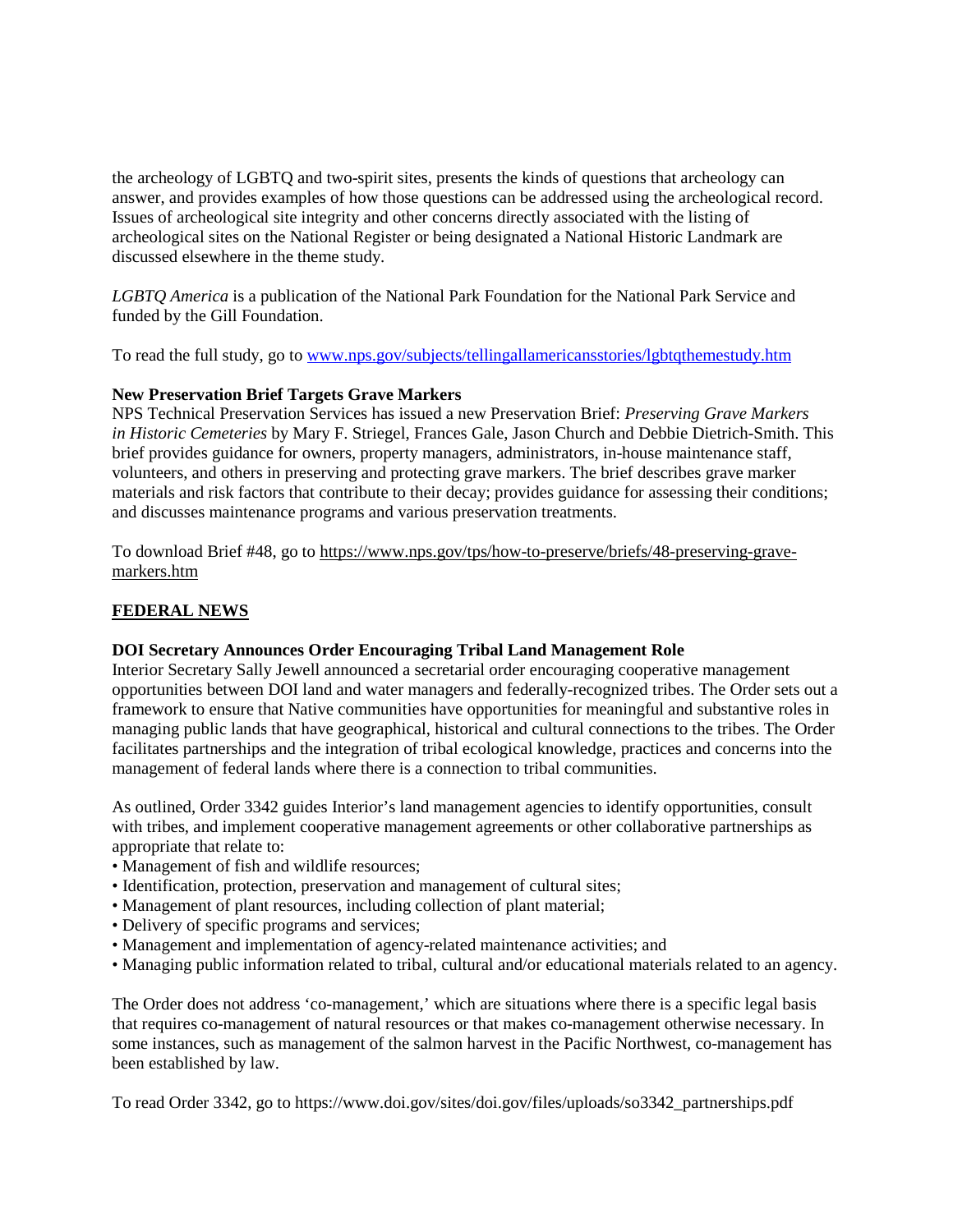### **Standing Rock Sioux Tribe Disputes North Dakota State Archeologist's Report**

The Standing Rock Sioux Tribe disputes the conclusions of state archeologists that construction of the Dakota Access Pipeline did not destroy sacred sites. Dakota Access LLC, which owns the easement identified by the tribe as containing burials and other sacred sites, did not allow tribal representation during the survey.

State Historical Society archeologists surveyed a 1.36-mile pipeline corridor. The archeologists did a pedestrian survey at seven-meter interval spacing, inspecting the stripped ground surface and both sides of the stockpiled topsoil berms. The survey found 10 locations with bone fragments and teeth from small mammals, but no human bone or evidence of burials.

Jon Eagle Sr., tribal historic preservation officer for the Standing Rock Sioux Tribe, disagrees with the findings, saying the State Historical Society "walked right over the sites." "That's the importance of tribal consultation," Eagle said. "We have the ability to not only identify but evaluate sites that are of cultural significance to us."

Eagle said he wants authorities to allow him to survey an area of the pipeline corridor that hasn't yet been disturbed by construction. "It literally is the last stretch of untouched ground. We're confident they're going to find sites of religious and cultural significance," Eagle said. Morton County authorities will ask Dakota Access if it would grant permission for Eagle to survey other sites.

A law enforcement task force is investigating the security workers hired by Dakota Access, who used dogs and pepper spray on protesters.

*From story by Amy Dalrymple, Forum News Service*



# **The Federal Archeologist's Bookshelf**

*National Park Roads* by Tim Davis, University of Virginia Press

Unless you are Elaine Hale, the National Park Service's only transportation archeologist, you may not give historic park roads much thought. Park

roads make it easier to get to study sites, while historic roads in parks may be invisible on the transportation landscape. Locations of historic habitation sites may have been influenced by transportation routes whose relationship to historic park roads is obscured. Even historical archeologists may have little understanding of the ways that historic park roads were constructed.

This absence of reflection may change if you excavate part of a park road or monitor a Federal undertaking involving an historic park road. At this point, Tim Davis's new book, *National Park Roads,* will come in very handy.

This sweeping historical overview highlights the unique qualities of national park roads, details the factors influencing their design and development, and examines their role in shaping the national park experience. *National Park Roads* employs a broad approach, mixing engineering history, social history and design history to trace the evolution of park roads. It includes early European precedents, the stagecoach era in Yellowstone and Yosemite National Parks, the golden age of national park road building during the 1920s and 1930s, the controversies associated with Mission 66, and ongoing efforts to adapt traditional approaches and transportation innovations to evolving conditions to ensure that national park roads continue to provide rewarding and sustainable experiences.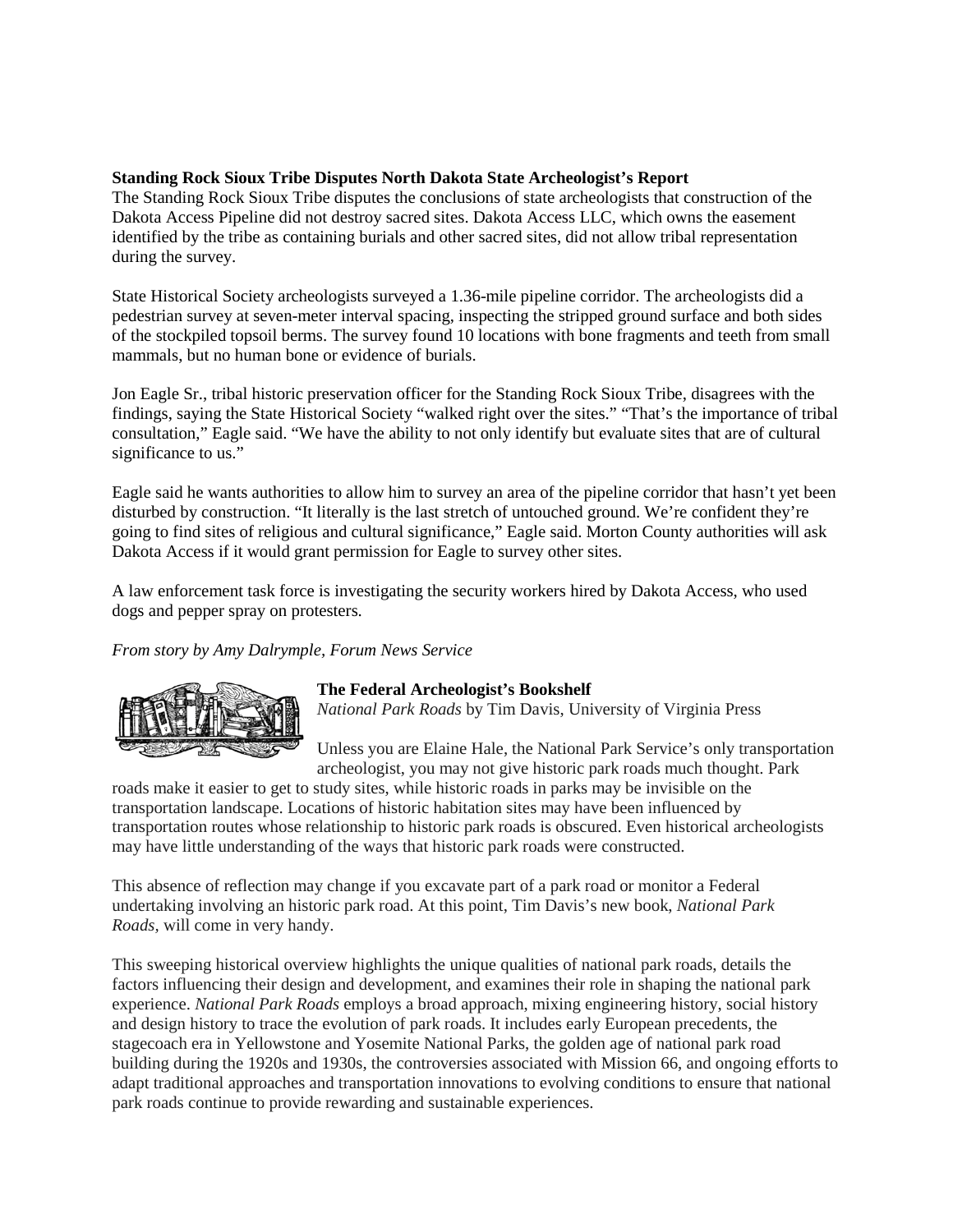The engaging mix of colorful illustrations and compelling prose is designed to appeal to a wide range of readers. *National Park Roads* tells a story in a manner that is accessible to general readers yet rich with insights for engineers, landscape architects, archeologists and others concerned with park transportation and the stewardship of America's cultural resources.

# **GRANTS AND TRAINING**

**Society for American Archaeology Offers Free Online Seminar about Metal Detectorists** *Working With Metal Detectorists: Citizen Science at Montpelier and Engaging a New Constituency* This seminar will discuss how to practically engage with metal detectorists (people who use metal detectors to locate metal objects) through hands-on surveys and benefits to bringing this group to the archaeologist's way of seeing historic sites. Using public programs run at Montpelier as an example, the

methods of incorporating metal detectorists into surveys will be presented.

This one-hour seminar will be of value to archeologists who run field programs and have a need to find and define historic sites (phase I and II surveys).

**Instructors:** Dr. Matthew Reeves, RPA, Director of Archaeology at James Madison's Montpelier **Date/Time:** Thursday, November 10, 2016, 3:00pm - 4:00pm ET.

This webinar is free to individual SAA members and not available to SAA non-members. Registered Professional Archaeologists will receive 1 Continuing Professional Education (CPE) credit for this course. Space is limited and seats fill quickly.

SAA Online Seminars are designed to provide continuing professional development opportunities to student and professional archaeologists and are offered on a range of topics from September through May each year. The Series includes a mix of free and fee-based seminars, as well as the Knowledge Series. The Knowledge Series is an exclusive member benefit and consists of free one-hour, online lectures by prominent archaeologists and individuals from related fields. Lectures for the Knowledge Series are archived on the Members' Only side of SAAweb for those who cannot join live or wish to listen again.

To register, go to<http://saa.org/AbouttheSociety/OnlineSeminars/tabid/1503/Default.aspx>

# **Call for 2017 NPS Preservation Technology and Training Grants**

The NPS National Center for Preservation Technology and Training has announced the 2017 Preservation Technology and Training (PTT) Grants. The PTT Grants program provides funding for innovative research that develops new technologies or adapts existing technologies to preserve cultural resources. Grant recipients undertake innovative research and produce technical reports which respond to national needs in the field of historic preservation. Since the inception of the grants program in 1994, the National Center has awarded over 300 grants totaling more than \$9.1 million in Federal funds.

Deadline for submission is Thursday, November 03, 2016 for projects beginning July 15, 2017. For more information go to[;https://www.ncptt.nps.gov/grants/2017-preservation-technology-and-training](https://www.google.com/url?q=https%3A%2F%2Fwww.ncptt.nps.gov%2Fgrants%2F2017-preservation-technology-and-training-grants%2F&sa=D&sntz=1&usg=AFQjCNHIgv9CSjTOS-GdFmOj_nyZprbXNg)[grants/](https://www.google.com/url?q=https%3A%2F%2Fwww.ncptt.nps.gov%2Fgrants%2F2017-preservation-technology-and-training-grants%2F&sa=D&sntz=1&usg=AFQjCNHIgv9CSjTOS-GdFmOj_nyZprbXNg)

**Contact:** Andy Ferrell, [andrew\\_ferrell@nps.gov](https://mail.google.com/mail/?view=cm&fs=1&tf=1&to=andrew_ferrell@nps.gov)

# **NPS Offers Metal Detecting for Archeologists**

The NPS National Center for Preservation Technology and Training (NCPTT), the Friends of NCPTT, Connor Consulting and the LAMAR Institute are sponsoring Metal Detecting for Archeologists, on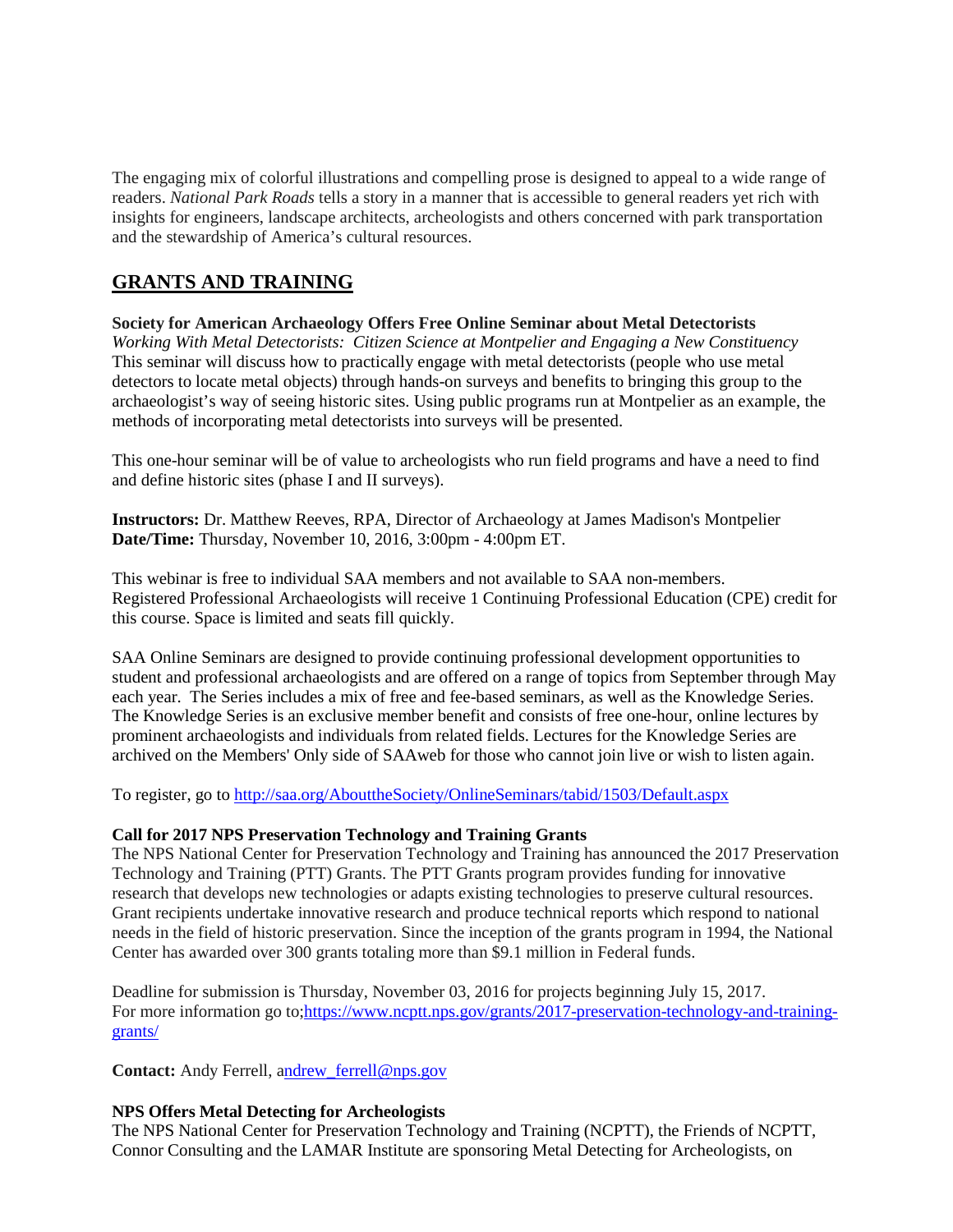November 18-20, 2016. Participants will gain an understanding of the capabilities, data and interpretive value of metal detector use. Instructors are professional archaeologists, many well-known for their work in using metal detectors on military and domestic sites.

The classroom portion will be held at the New Ebenezer Retreat and Conference Center, Rincon, Georgia. Classes will be held in the Mildred Kessler Building. The field portion of the training will be held on the site of the New Ebenezer Revolutionary War defenses. The cost is \$300.00.

# **Contact:** Tad Britt (318) 521-5641

#### **Gloria S. King Research Fellowship in Archaeology**

The Maryland Archaeological Conservation (MAC) Laboratory is accepting applications for the fifth year of the Gloria S. King Research Fellowship in Archaeology. The MAC Lab is an archaeological research, conservation, and curation facility located at Jefferson Patterson Park &Museum, the Maryland State Museum of Archaeology. The MAC Lab is a clearinghouse for archeological collections recovered from land-based and underwater projects throughout Maryland and is currently home to 8 million artifacts representing over 12,000 years of human occupation. All collections are available for research, education, and exhibit purposes to students, scholars, museum curators, and educators. The purpose of the fellowship is to encourage research in the collections.

Eligibility: Students, academics, or professionals (employees of the Maryland Historical Trust and St. Mary's College of Maryland are not eligible) may research any subject in Maryland archaeology and must use collections at the MAC Lab.

Application process: A 1000 word proposal outlining the problem and the collections in the MAC Lab to be used to address the problem, a curriculum vita, and a letter of recommendation. Applicants are encouraged to contact the lab during proposal preparation to ensure that the lab has appropriate collections. The stipend is \$500 a week, with a minimum two week stay and maximum 5 week stay.

Applications must be received by January 15, 2017.

**Contact:** Patricia Samford, [patricia.samford@maryland.gov](mailto:patricia.samford@maryland.gov)

# **SLIGHTLY OFF TOPIC***:* **60 Designers Create Posters for National Parks**

*by John Brownlee, Fast Company*

In addition to protecting our nation's most beautiful resources, the NPS is a steward for great design. To celebrate the centennial, the NPS is getting some outside help, with dozens of talented designers lending their skills to create beautiful promotional prints of their favorite parks—with all proceeds going to the NPS.

*Type Hike* is an online typographic tribute to the nation's parks, curated by James Louis Walker and David Rygiol, two graphic designers united just as much by their love of great type as their love of the outdoors. As a way of honoring the NPS's centennial, their goal is to do more than just produce pretty wall-sized prints of some of the country's natural marvels. They want to speak to the soul of each individual park.